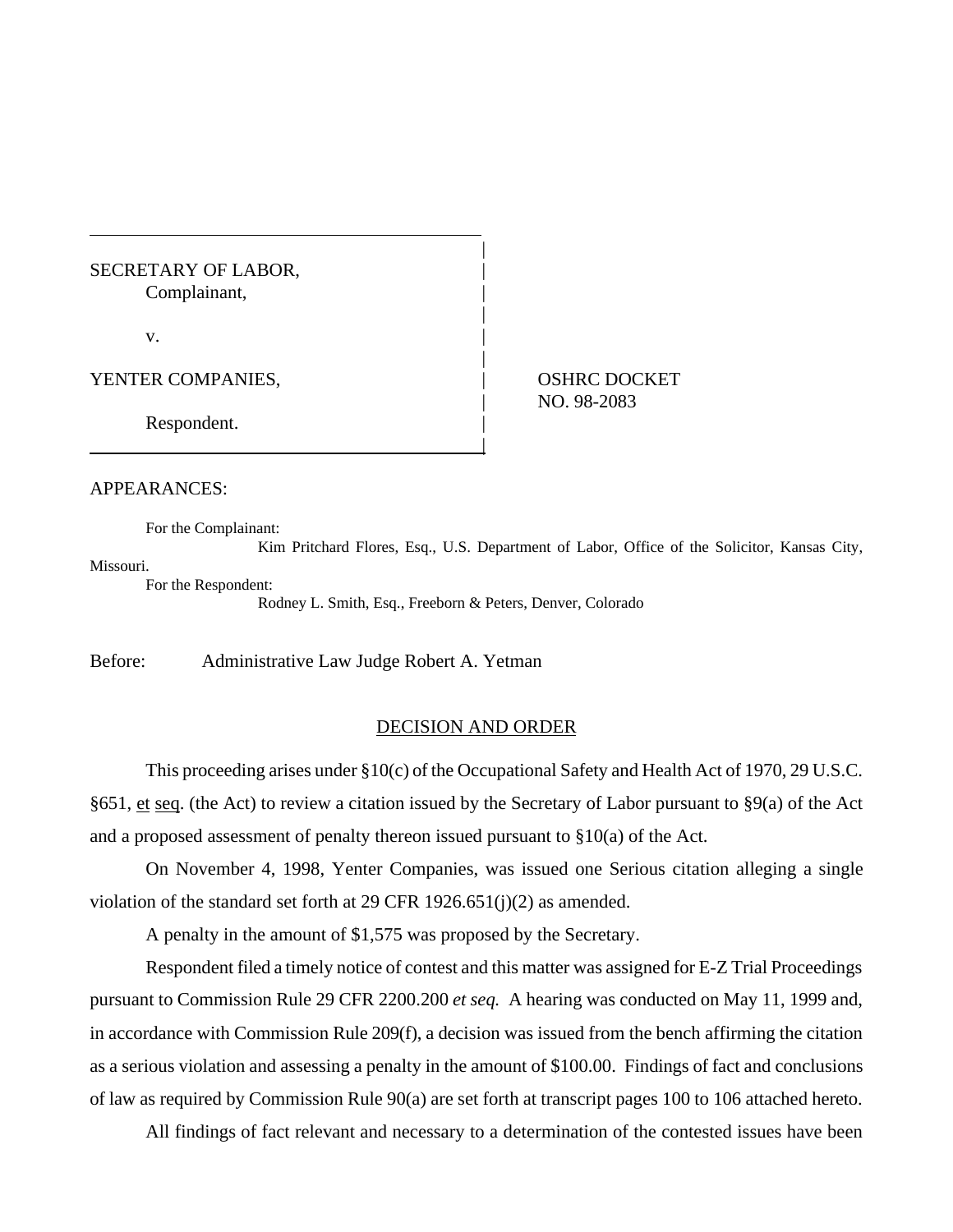made as required by Fed. R. Civ. P. 52(a). Respondent admits jurisdiction. All proposed findings of fact and conclusions of law inconsistent with this decision are denied.

# **ORDER**

Serious Citation No. 1, Item No. 1, alleging a violation of 29 CFR 1926.651(j)(2) is affirmed and a penalty in the amount of \$100.00 is ASSESSED.

> Robert A. Yetman Judge, OSHRC

 $\overline{a}$ 

Date: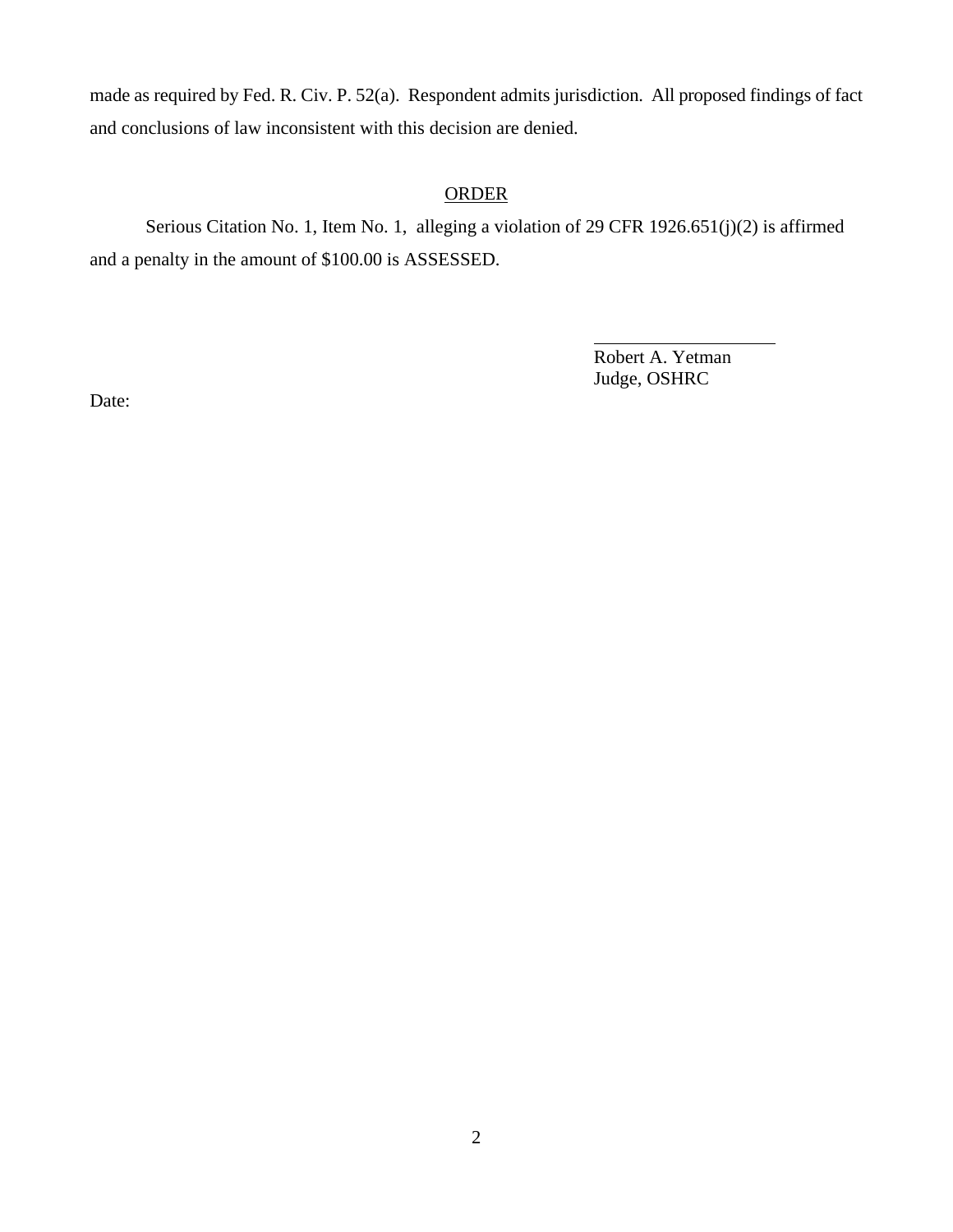### D E C I S I O N

THE COURT: Please be seated. I have had an opportunity to review the evidence and I am ready to rule from the bench.

In this case, jurisdiction has been admitted. Respondent is engaged in business affecting commerce. It is a construction firm and, on the day of the inspection, was engaged in work activities related to the relocation of existing historical buildings.

As a result of an inspection by OSHA, Respondent was issued a citation listing one serious violation of 29 C.F.R. §1926.651(j)(2) (as amended).. And that standard reads as follows: "Employees shall be protected from excavated or other materials or equipment that could pose a hazard by falling or rolling into excavations. Protection shall be provided by placing and keeping such materials or equipment at least two feet from the edge of excavations or by the use of retaining devices that are sufficient to prevent materials or equipment from falling or rolling into excavations or by a combination of both, if necessary." A penalty in the amount of \$1,575.00 was originally proposed for the violation. The Secretary now proposes a penalty in the amount of \$1,417.00.

In order to prove the violation, the Secretary must establish the following: One, that the cited standard applies to the work activity; two, that the employer failed to comply with the terms of the standard; three, that the Respondent's employees had access to the hazardous condition, and, four, that Respondent knew or with the exercise of reasonable diligence could have known of the violation. I cite *Astra Pharmaceuticals*, 681 F.2d 69. It's a First Circuit case, 1982, see also *Gary Concrete Products*, 15 BNA 1051.

The Secretary must prove the violation by a preponderance of the evidence; that is, that the conclusion is more probably true than not based upon the evidence. *Ultimate Distribution Systems,* 10 BNA 1596, 1982. It's not a very stringent test that has to be met by the Secretary. The facts in this case are that the compliance officer came on the worksite and observed a wall of an excavation approximately 15 feet high. The photograph in evidence, Exhibit C-3, shows the wall and two individuals standing near the excavation wall. The names of the employees have not been established; however, employees interviewed during the investigation stated that they were in the excavation during their work activity. The photographs and the video show rocks

3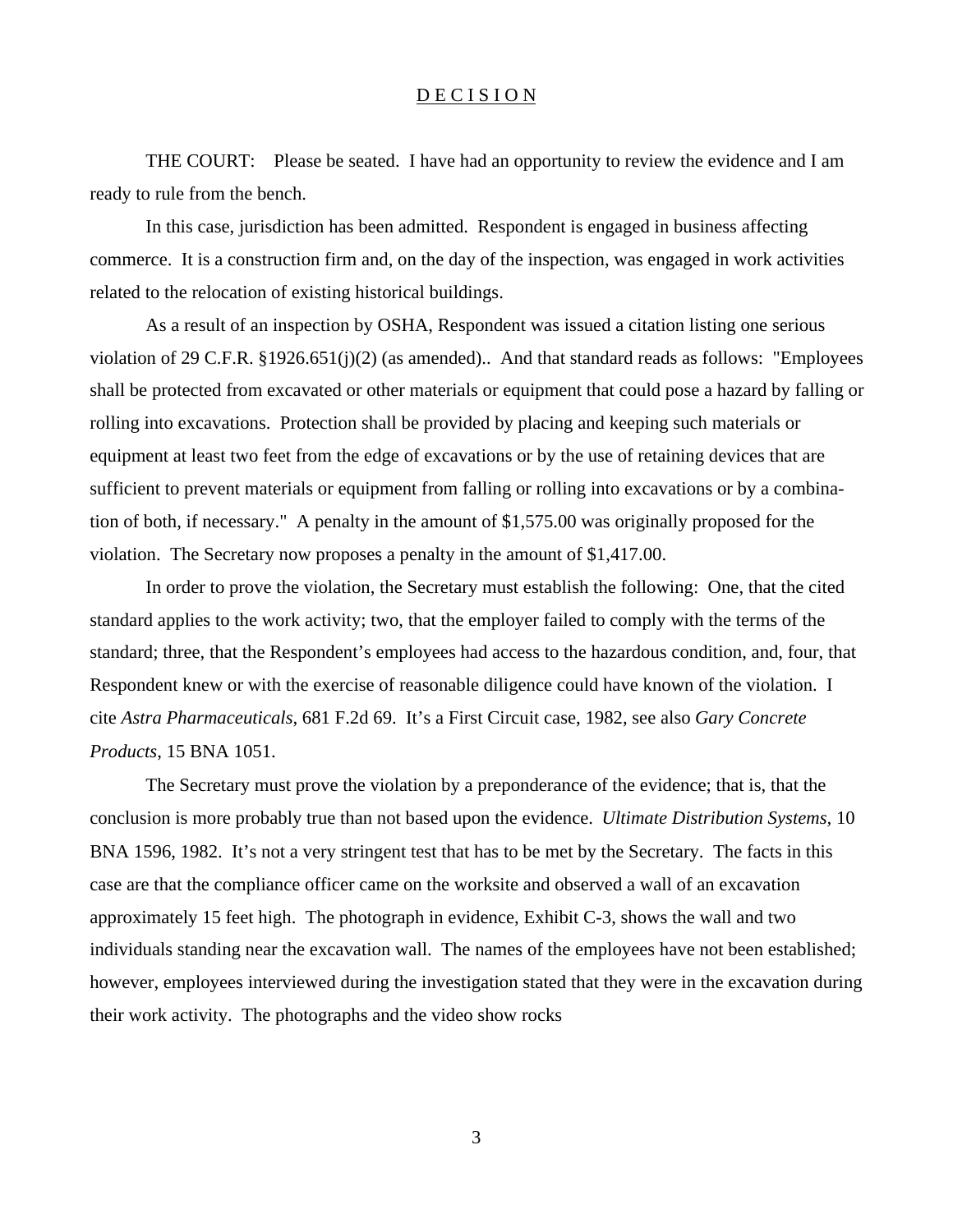and other materials at the top of the excavation wall. The compliance officer testified that the debris from the excavation was placed within two feet of the top of the excavation.

As I indicated previously, in response to the motion to dismiss, the Secretary has provided a minimum, but sufficient, evidence to satisfy the burden to establish a *prima facie* case that excavated or other materials were stored within two feet of the edge of the excavation. Moreover, the compliance officer stated that the rocks presented hazards of falling into the excavation. Further, Respondent's foreman was present and knew or should have been aware of the condition. This is the evidence presented by the compliance officer. The Respondent has not rebutted this evidence; thus, I'm compelled to find that the standard was violated as alleged.

The defense raised by the Respondent is that no employees were exposed to the violation. It is not necessary to establish actual exposure of employees to the hazard. To prove a violation, the evidence need only show that employees in the course of their duties will be or have been in the zone of danger. In those cases where there's no actual exposure, it is sufficient that the Secretary establishes that it is reasonably predictable that employees have access to the hazardous conditions. I cite *Phoenix Roofing, Inc*., a Review Commission case 1993-95 CCH in paragraph 30, 699. The evidence in support of employee exposure consists of the compliance officer's observations and photographs depicting, at least in one instance, two individuals near the excavation wall. The evidence establishes that Respondent's employees were constructing a wall within five feet of the bottom of the excavation wall. It is inferred that employees were required to move to various locations along the excavation wall to perform their work activity. Thus, it is concluded that the Secretary has provided sufficient evidence for employee exposure to support a *prima facie* case.

Notwithstanding my denial of Respondent's motion to dismiss, Respondent has declined to present a case in chief. This is a legitimate, but a risky defense tactic. As stated by the First Circuit Court of Appeals in *Astra Pharmaceuticals*, 681 F.2d at 74:

4